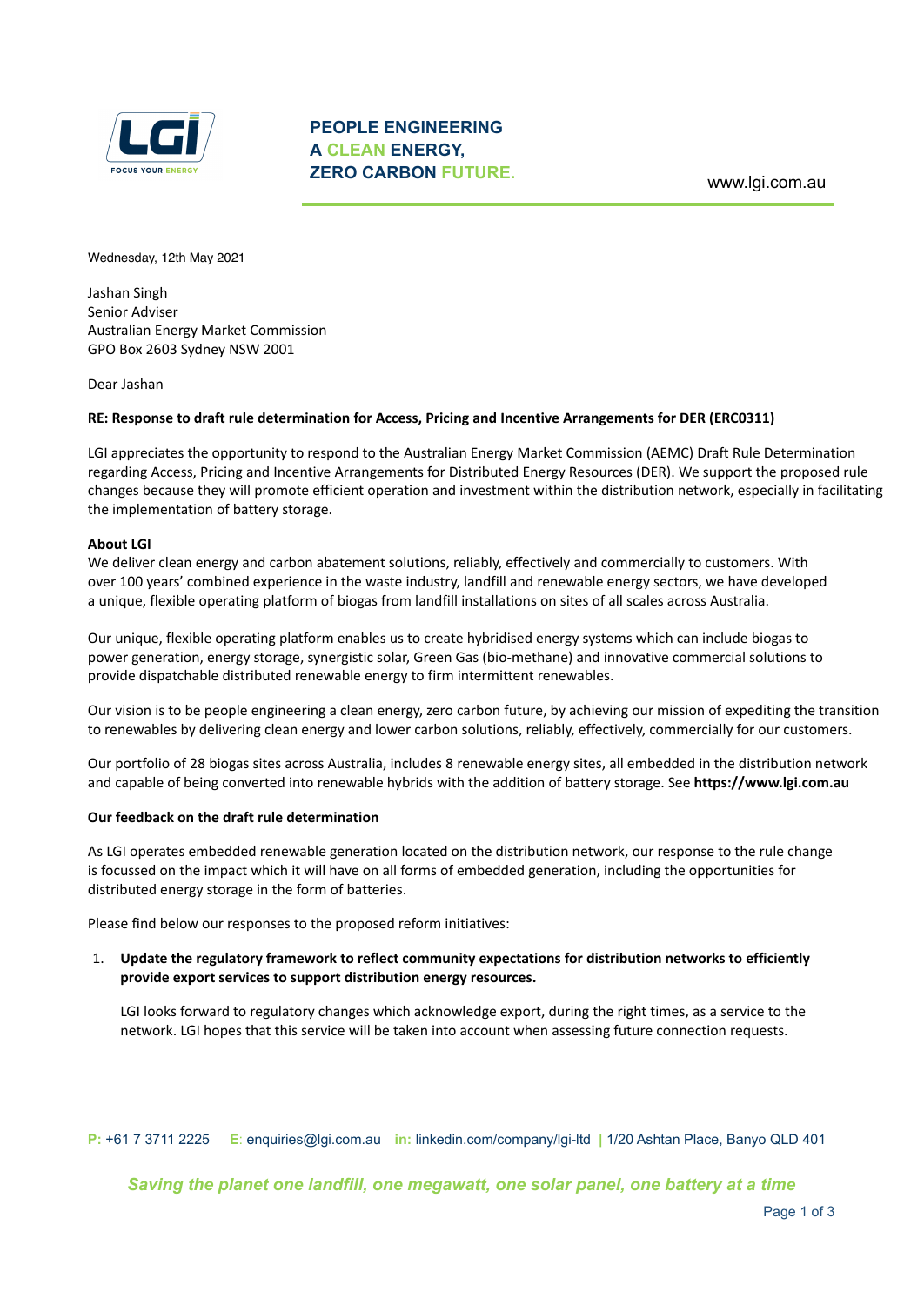

## 2. **Promote incentives for efficient investment in, and operation and use of, export services.**

LGI believes that network incentives will stimulate opportunities for efficient investment that assist in the network's ability to accommodate further export. Thereby producing positive feedback through the transitional and operational processes.

#### 3. **Support informed network planning and investment decisions.**

LGI supports the introduction of customer export curtailment values, as long as they do not take precedence over predetermined embedded generation connection agreements.

## 4. **Promote greater transparency of network export service performance.**

LGI hopes that the reporting of export service performance will provide greater direction and insight into stability of the network. Enabling businesses to tailor their application to the needs of the network, thereby improving the service provided to customers.

## 5. **Create regulatory flexibility for new pricing options.**

LGI supports the ability for networks to charge for energy exported into the grid during low demand intervals, as long as network support schemes are considered for export into the distribution network during peak demand intervals. Greater flexibility to develop pricing options will encourage innovation and expedite the development of new energy services required by customers as the rate of change in the market and technology continues to increase.

# 6. **Strengthen stakeholder engagement in the transition process.**

LGI looks forward to reviewing any transition plans, and hopes that these plans will include details and the current state of the network, in particular areas that require assistance in maximising export services.

#### 7. **Promote greater certainty and transparency of the decision-making process.**

LGI looks forward to reviewing any methods for calculating CECVs, however, it hopes that considerations will be made for existing embedded generation and connections agreements.

#### **8. Support innovation and future market developments.**

LGI supports an increase in the thresholds imposed on trial tariffs, since this will help facilitate the introduction of new and emerging network solutions. In particular, it will assist in the removal of maximum demand charges for batteries, which enable more network support options through the use of live import and export 'envelopes'.

**P:** +61 7 3711 2225 **E**: enquiries@lgi.com.au **in:** linkedin.com/company/lgi-ltd **|** 1/20 Ashtan Place, Banyo QLD 401

*Saving the planet one landfill, one megawatt, one solar panel, one battery at a time*